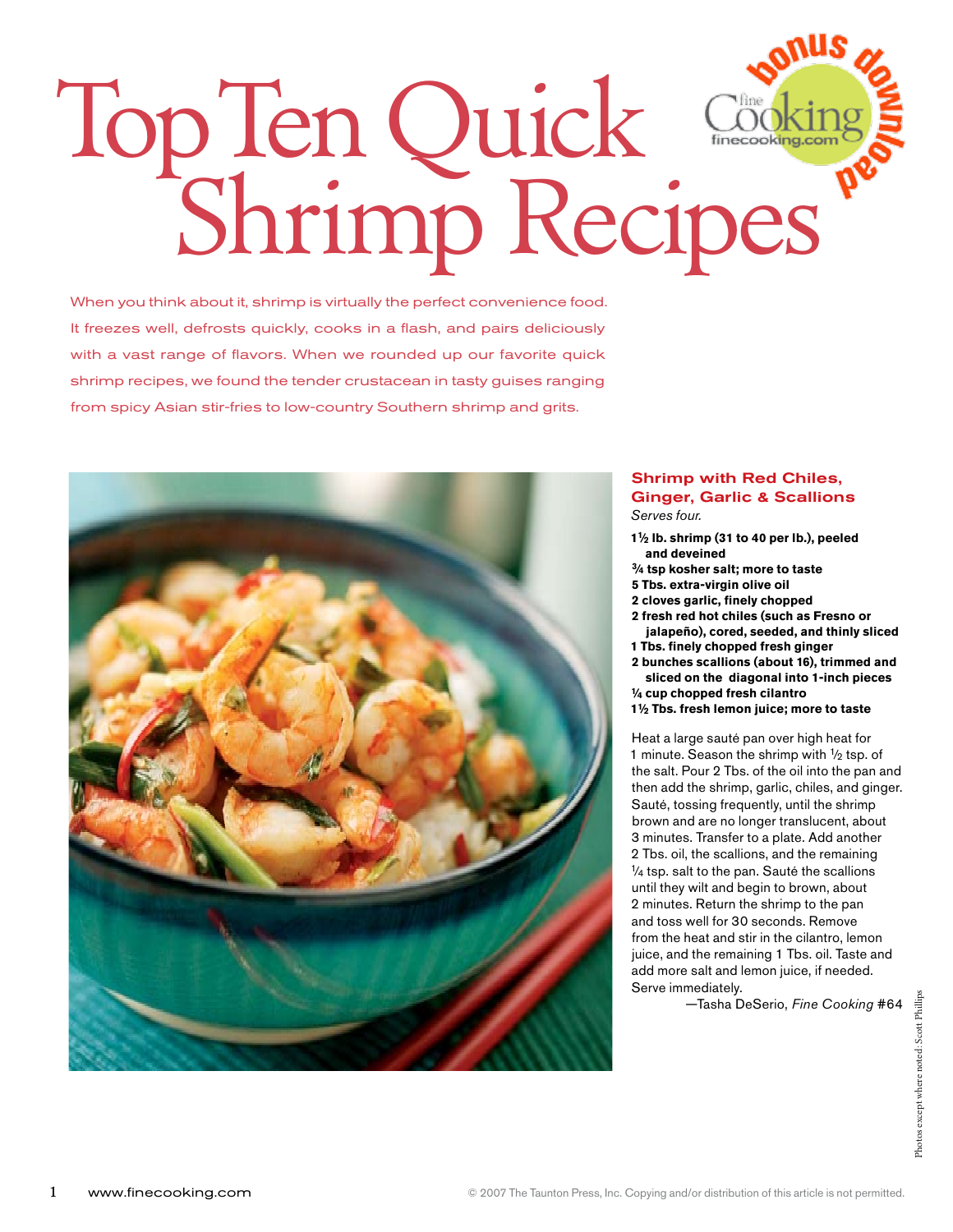

# Shrimp & Asparagus with Cheddar Grits

*Serves two to three.*

- **4 Tbs. unsalted butter**
- **1 clove garlic, minced**
- **21⁄3 cups homemade or low-salt chicken broth 1⁄2 cup old-fashioned (not quick-cooking) grits**
- **1⁄4 tsp. kosher salt; more to taste**
- **Freshly ground black pepper**
- 
- **1⁄2 cup grated extra-sharp Cheddar 1⁄2 tsp. Tabasco or other hot sauce; more to taste**
- **1⁄2 lb. medium-thick asparagus, trimmed and sliced on the diagonal into 1-inch pieces**
- **1 lb. shrimp (31 to 40 per lb.), peeled and deveined**
- **2 Tbs. Worcestershire sauce**
- **1 to 2 scallions (green parts only), thinly sliced**

Heat 1⁄2 Tbs. of the butter in a medium saucepan over medium heat. Add the garlic and cook until fragrant, 30 to 60 seconds. Add the broth and bring to a boil over high heat. While stirring constantly, pour in the grits and the salt. Reduce the heat to low, cover, and cook, stirring occasionally, until the grits are thickened, 15 to 20 minutes. Stir in the Cheddar and 1⁄4 tsp. of the hot sauce. Season to taste with salt, pepper, and more hot sauce. Cover and set aside in a warm spot.

Heat 1 Tbs. of the butter in a 12-inch skillet over medium-high heat. Add the asparagus, sprinkle with a little salt, and cook, stirring frequently, until crisp-tender and a little browned, 3 to 4 minutes. Add the shrimp and cook until the shrimp is opaque and the asparagus is tender, 2 to 3 minutes. Reduce the heat to low and add the Worcestershire sauce and the remaining  $1/4$  tsp. hot sauce. Melt the remaining  $2^{1/2}$  Tbs. butter into the shrimp and asparagus. Season to taste with salt, pepper, and more hot sauce. Serve the shrimp and asparagus over the grits, sprinkled with the scallions.

—Jennifer Armentrout, *Fine Cooking* #74



#### Greek-Style Shrimp Salad *Serves four.*

- **1 lb. shrimp (31 to 40 per lb.), peeled and deveined**
- **5 Tbs. extra-virgin olive oil**
- **1⁄4 tsp. kosher salt; more to taste**
- **Freshly ground black pepper**
- **1 heaping cup seeded and medium-diced plum tomatoes**
- **21⁄2 oz. (1⁄2 cup) crumbled feta**
- **1⁄4 cup pitted and coarsely chopped Kalamata or other black olives**
- **1 Tbs. drained and rinsed capers (coarsely chopped if large)**
- **1 tsp. dried oregano**
- **4 tsp. red-wine vinegar**
- **2 tsp. fresh lemon juice**
- **7 oz. (8 to 9 cups lightly packed) baby greens, washed and spun dry**

#### broiler and heat the broiler to high. Pat the shrimp completely dry with paper towels. In a medium bowl, toss the shrimp with 1 Tbs. of the oil, the salt, and several grinds of pepper. Arrange the shrimp in a single layer on a foil-covered rimmed baking sheet. Broil the shrimp until they're pink on the outside and opaque in the center, 3 to 4 minutes.

Position an oven rack 4 inches from the

Mix the tomatoes, feta, olives, capers, oregano, 2 Tbs. of the olive oil, 2 tsp. of the vinegar, and 1 tsp. of the lemon juice in a medium bowl. Add the shrimp; toss lightly to combine.

In a small bowl, use a fork to whisk together the remaining 2 Tbs. oil, 2 tsp. vinegar, and 1 tsp. lemon juice. Toss the greens in a large bowl with the vinaigrette. Season generously with salt and pepper and toss again. Divide the greens among four large plates. Top each portion of greens with equal amounts of the shrimp mixture and serve.

—Pam Anderson, *Fine Cooking* #67

## Paprika Shrimp with Orange & Avocado Salsa *Serves six.*

- **2 medium navel oranges 5 Tbs. extra-virgin olive oil 13⁄4 tsp. kosher salt 1 ripe avocado, cut into medium dice 1⁄3 cup thinly sliced scallions (from about 4 slender scallions, both white and green parts) 1 Tbs. fresh lime juice 2 tsp. sweet paprika, preferably Hungarian 1⁄2 tsp. ground cumin 1 tsp. Tabasco or other hot sauce**
- **11⁄2 lb. shrimp (31 to 40 per lb.), peeled and deveined**

Position an oven rack 4 inches from the broiler and heat the broiler to high.

Segment the oranges: Slice the ends off one of the oranges with a small, sharp knife. Stand the orange on one of its cut ends and slice off the skin in strips, cutting below the bitter white pith. Working over a small bowl, cut the orange segments free from the membrane, letting each segment fall into the bowl as you go. Squeeze any remaining juice from the membranes into the bowl.

Repeat with the other orange. Cut all of the orange segments in half crosswise and return them to the bowl. Add 2 Tbs. of the olive oil, 3⁄4 tsp. of the salt, the avocado, scallions, and lime juice to the oranges and toss gently to combine.

-----

Combine the remaining 3 Tbs. oil, 1 tsp. salt, the paprika, cumin, and Tabasco in a medium bowl; stir well. Add the shrimp, tossing to coat. Arrange the shrimp on a foil-lined rimmed baking sheet. Broil until the shrimp are opaque and cooked through, 3 to 4 minutes. Serve the shrimp with the salsa.

> —Julianna Grimes Bottcher,  *Fine Cooking* #78

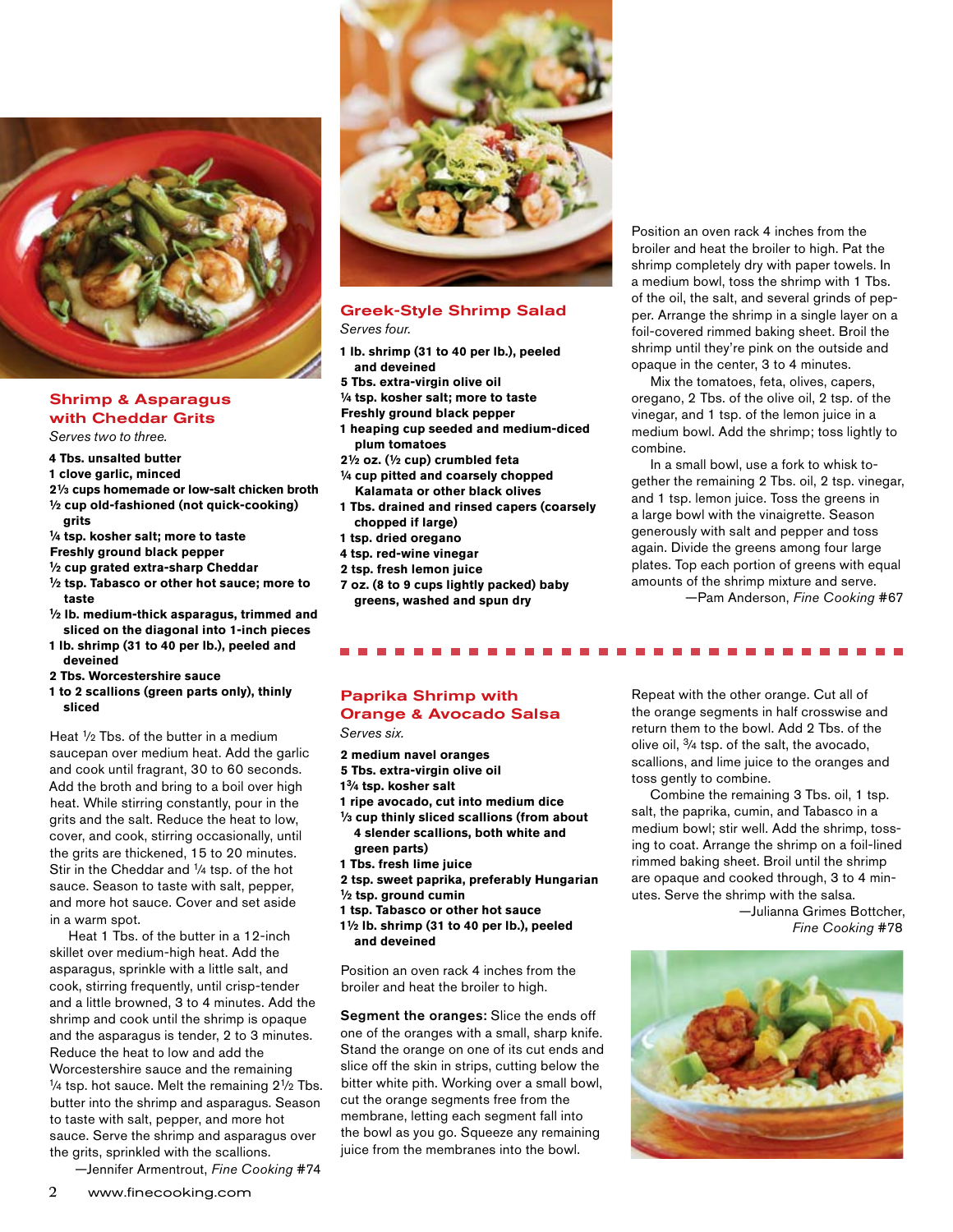

## Lemon Barley "Risotto" with Shrimp, Bacon & Spinach *Serves four.*

**6 slices bacon** 

- **1 lb. shrimp (31 to 40 per lb.), peeled and deveined 1⁄4 tsp. kosher salt; more to taste**
- **Freshly ground black pepper**
- **1⁄2 cup chopped shallots or onions**
- **11⁄3 cups quick-cooking barley**
- **1 Tbs. fresh lemon juice**
- **21⁄2 cups homemade or**
- **low-salt chicken broth**
- **1⁄4 lb. (4 cups loosely packed) baby spinach, washed and spun dry 1⁄3 cup freshly grated Pecorino Romano 3 tsp. finely grated lemon zest**

Cook the bacon in a 12-inch skillet over medium-high heat until browned and crisp. Remove from the skillet, drain on paper towels, and crumble into small pieces.

Increase the heat to medium high. Sprinkle the shrimp with the salt and a few grinds of pepper. Working in two batches to avoid crowding, cook the shrimp in the bacon fat until lightly browned and opaque, 1<sup>1</sup>/2 to 2 minutes per side. Transfer the shrimp to a plate.

Add the shallots or onions to the skillet and cook until they start to soften, about 1 minute. Add the barley and stir until coated with the bacon fat, about 30 seconds. Add the lemon juice and cook, stirring, for 15 seconds. Pour in the chicken broth and bring to a boil, scraping up any browned bits in the pan. Reduce the heat to medium low, cover, and simmer until the barley is tender, 12 minutes.

Uncover the pan, raise the heat to medium high, and cook, stirring occasionally, until most of the liquid has evaporated, 1 to 2 minutes. Stir in the spinach and cook until wilted, 1 minute. Stir in the bacon, shrimp, Pecorino, and lemon zest and heat through, 1 to 2 minutes. Season to taste with salt and pepper and serve immediately.

—David Bonom, *Fine Cooking* #71

# Sautéed Shrimp with Buttery Balsamic Vinegar Sauce

*Serves four.* 

A salad and orzo tossed with butter and grated Parmigiano-Reggiano would be good accompaniments to this dish.

**13⁄4 lb. shrimp in the shell (31 to 40 per lb.) or about 50 frozen, cleaned large shrimp, defrosted**

**7 Tbs. butter, cut into 1 Tbs. pieces Kosher salt and freshly ground black pepper 1⁄2 cup balsamic vinegar**

**2 Tbs. chopped mixed fresh herbs, such as chives, tarragon, and flat-leaf parsley Lemon wedges (optional)**

If using shrimp in the shell, peel and devein them. If using cleaned, defrosted shrimp, skip this step. Either way, dry the shrimp well with paper towels and set aside.

Put a colander or large strainer in a bowl and set it beside the range. In a large skillet set over high heat, melt 1 Tbs. of the butter. When the butter froths, add the shrimp and season well with salt and pepper. Stir several times as the shrimp cook—they may brown slightly, which is good. They're done as soon as they're just cooked through and opaque,

3 to 5 minutes; cut one in half to check. Remove the pan from the heat; transfer the shrimp with a slotted spoon to the colander. Cover the shrimp loosely with foil and set aside to keep warm while making the sauce.

Pour off all but 1 or 2 tsp. of liquid from the pan. Set the pan back over high heat and add the remaining 6 Tbs. butter, swirling the pan once or twice until the butter turns light nut brown, about 2 minutes. (Any brown bits that have stuck to the pan will become even browner, but they shouldn't burn.) Immediately pour the balsamic vinegar into the pan and start scraping up the brown bits. Continue to scrape and cook until the sauce thickens somewhat and starts to appear glaze-like, about 2 minutes. The sauce will reduce to a scant  $\frac{1}{2}$  cup. Turn off the heat and stir in the drained shrimp (discard any accumulated liquid in the bowl) to coat them lightly with the sauce and briefly rewarm them without cooking any further. Taste and adjust the seasonings, if necessary. Sprinkle with the fresh herbs and serve immediately with lemon wedges, if desired.

—Leslie Revsin, *Fine Cooking* #29

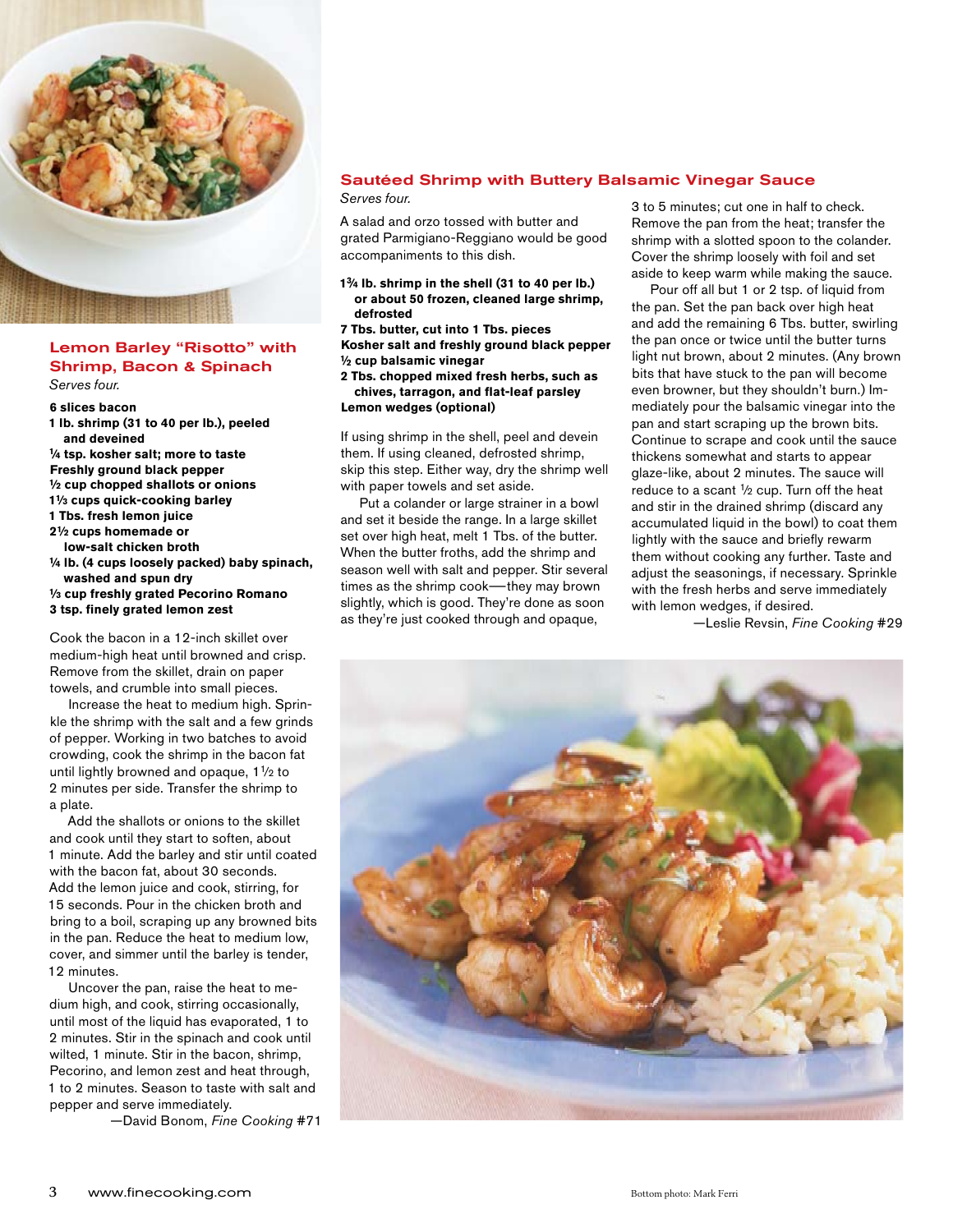

# Stir-Fried Shrimp with Jalapeño-Mint-Ginger Sauce & Mango

*Serves four.* 

You can omit the lettuce wrap for this dish and simply serve the shrimp with the garnishes. Fish sauce is sold in the Asian section of many grocery stores.

- **2 lb. shrimp in the shell (31 to 40 per lb.) or about 56 frozen, cleaned large shrimp, defrosted**
- **1 large bunch fresh mint, leaves picked**
- **6 Tbs. seeded and chopped fresh jalapeños (4 to 6)**
- **3 medium cloves garlic, thinly sliced**
- **1 heaping Tbs. chopped fresh ginger**
- **1 heaping Tbs. sugar**
- **6 Tbs. distilled white vinegar**
- **1 Tbs. fish sauce (optional)**
- **12 large leaves Boston lettuce or other soft lettuce**
- **About 1 cup soybean sprouts or other fresh sprouts for garnish**
- **About 1⁄2 cup cilantro sprigs for garnish**
- **1 large ripe mango, peeled and sliced, for garnish**
- **2 Tbs. vegetable oil**

# **Kosher salt and freshly ground black pepper**

If using shrimp in the shell, peel and devein them. If using cleaned, defrosted shrimp, skip this step. Either way, dry the shrimp well with paper towels and set aside.

Measure a generous <sup>1</sup>/<sub>2</sub> cup of mint leaves, somewhat loosely packed, and put them in a blender (or a mini food processor). Reserve



# Stir-Fried Shrimp with Spinach & Peanut Noodles

*Serves three to four.*

#### **Kosher salt**

- **1⁄4 cup smooth peanut butter**
- **1-inch chunk fresh ginger (about 1⁄2 oz.), peeled and thinly sliced**
- **2 Tbs. soy sauce**
- **1 Tbs. rice vinegar**
- **1⁄4 tsp. chile paste or hot sauce**
- **1 Tbs. vegetable oil**
- **1 lb. shrimp (31 to 40 per lb.), peeled and deveined**
- **1 clove garlic, thinly sliced**
- **9 oz. fresh Chinese egg noodles (or 8 oz. dried spaghetti)**
- **10 oz. fresh spinach, thick stems removed, large leaves torn in half, washed, and dried**
- **1 scallion, green part only, thinly sliced (about 1 Tbs.)**

Bring a large pot of salted water to a boil. Meanwhile, in a mini chopper or a small food processor, combine the peanut butter, ginger, soy sauce, rice vinegar, chile paste, and 1 tsp. of the oil. Process, scraping the sides as needed, until mostly smooth.

Heat the remaining 2 tsp. oil in a large skillet over medium-high heat. When the oil is very hot (it should be shimmering), add the shrimp and stir frequently until the shrimp start to look pink on both sides and opaque in the middle, 2 to 4 minutes. Transfer to a large bowl. Reduce the heat to medium, add the garlic and cook until softened and lightly golden, 30 to 60 seconds. Pour 1⁄2 cup water into the pan and stir to loosen any browned bits on the bottom of the pan. Pour the water and the garlic into the peanut butter purée and process to blend until smooth.

Cook the noodles in the boiling water until just tender, 3 to 5 minutes (if using dried pasta, see the package for cooking times). Stir in the spinach and blanch until it softens, about 30 seconds. Drain the noodles and spinach and transfer to the bowl with the shrimp. Pour the sauce over the noodles and toss. Garnish with the scallion and serve immediately.

—Maryellen Driscoll, *Fine Cooking* #56

the remaining mint leaves for garnish. To the blender, add the jalapeños, garlic, ginger, sugar, vinegar, and fish sauce (if using). Purée the ingredients until the mixture is smooth, scraping down the sides once or twice, about 3 minutes. Set the dressing aside (or refrigerate it overnight; bring it to room temperature before using).

Arrange the lettuce leaves, sprouts, cilantro, mango, and reserved mint leaves on a platter; set aside.

Set a wok or large skillet over high heat and add the oil. When hot, add the shrimp, season with salt and pepper, and stir-fry until they're browned outside and opaque white inside, 3 to 5 minutes; cut one in half to check. Transfer to a warm platter.

To serve, bring the platters of shrimp and of lettuce and garnishes to the table. Fill a lettuce leaf with some shrimp and spoon on about 1 tsp. of dressing. Add the garnishes, roll up the leaf, and eat.

—Leslie Revsin, *Fine Cooking* #29

 *Fine Cooking* features hands-on, how-to cooking information for cooks of all skill levels. The magazine is published seven times a year.

Visit FineCooking.com to subscribe today.